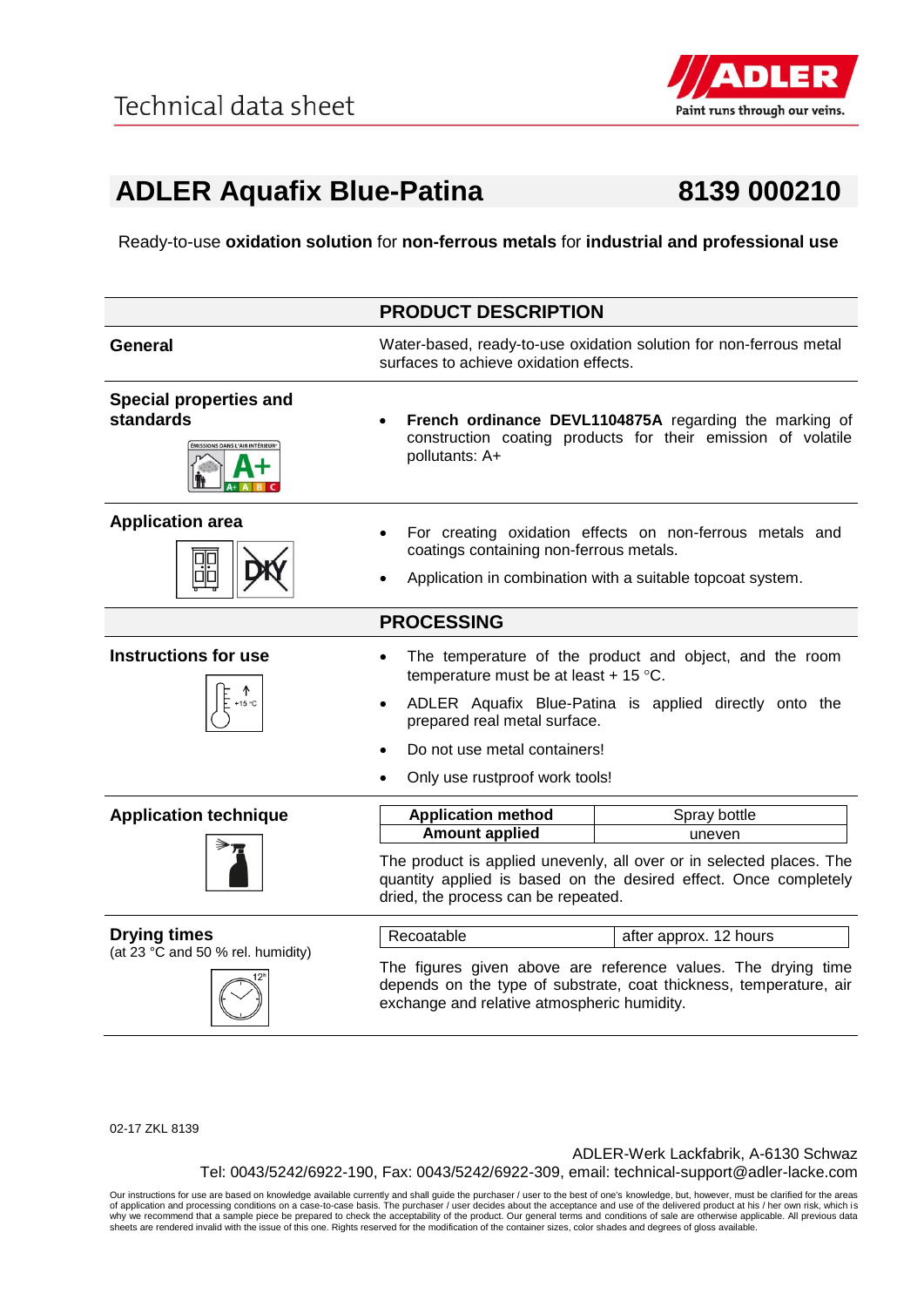| <b>Cleaning the working</b><br>equipment    |                                                                                                                                                                                                                                             |
|---------------------------------------------|---------------------------------------------------------------------------------------------------------------------------------------------------------------------------------------------------------------------------------------------|
|                                             | With water immediately after use.                                                                                                                                                                                                           |
|                                             | <b>SUBSTRATE</b>                                                                                                                                                                                                                            |
| Type of substrate                           | Chipboards, MDF boards or core boards coated with priming film                                                                                                                                                                              |
| <b>Substrate property (or</b><br>condition) | The substrate must be dry, clean, capable of holding the paint, free<br>from separating substances such as grease, wax, silicone, resin etc.<br>and free from wood dust, as well as tested for suitability for coating.                     |
| <b>Preparation of the substrate</b>         | Grit size 240                                                                                                                                                                                                                               |
|                                             | <b>COATING SYSTEM</b>                                                                                                                                                                                                                       |
| <b>Primer coat</b>                          | 1 x ADLER Bluefin Isospeed 3134 in 2-component processing or<br>ADLER PUR-Ecofill Weiß 25501                                                                                                                                                |
|                                             | Please observe the respective technical data sheets of the products.                                                                                                                                                                        |
| Intermediate sanding                        | The intermediate sanding must be done immediately before the paint<br>application in order to ensure good intercoat adhesion. (Grit size 280<br>$-320$                                                                                      |
| Intermediate coat 1                         | approx. 500 g/m <sup>2</sup> ADLER real metal mixture                                                                                                                                                                                       |
|                                             | Making the ADLER real metal mixture:                                                                                                                                                                                                        |
| 100:5<br>5 % 82220                          | Step 1:<br>100<br>parts by weight of ADLER Aqua-Pure-Metal 31600<br>parts by weight of ADLER Aqua-PUR-Härter 82220<br>5                                                                                                                     |
|                                             | Carefully stir ADLER Aqua-PUR-Härter 82220 into ADLER Aqua-<br>Pure-Metal 31600 (approx. 3 min).                                                                                                                                            |
| 250 % 96496                                 | Step 2:<br>Carefully incorporate 250 parts by weight of ADLER Aquafix Kupfer,<br>Messing, Zinn or Bronze into the paint/hardener mixture by stirring<br>without forming lumps. Stirring is best done by machine using a<br>basket agitator. |
|                                             | The mixture can be processed for approx. $2 - 3$ hours at room<br>temperature.                                                                                                                                                              |
|                                             | Please observe the respective technical data sheets of the products.                                                                                                                                                                        |
| Intermediate drying time                    | at least 5 hours at room temperature, best overnight                                                                                                                                                                                        |
| <b>Sanding and polishing</b>                | Step sanding with finish paper, grit size 180 / 240 / 360 / 600                                                                                                                                                                             |
|                                             | The application method and especially the sanding have a<br>considerable influence on the resulting effect.                                                                                                                                 |
|                                             | Sanding must not be done on a sanding machine or using a hand-<br>held sander with dust extraction: risk of fire as well as discoloration<br>of subsequent coats of paint from rusting!                                                     |
|                                             | During sanding use P2 dust filter                                                                                                                                                                                                           |